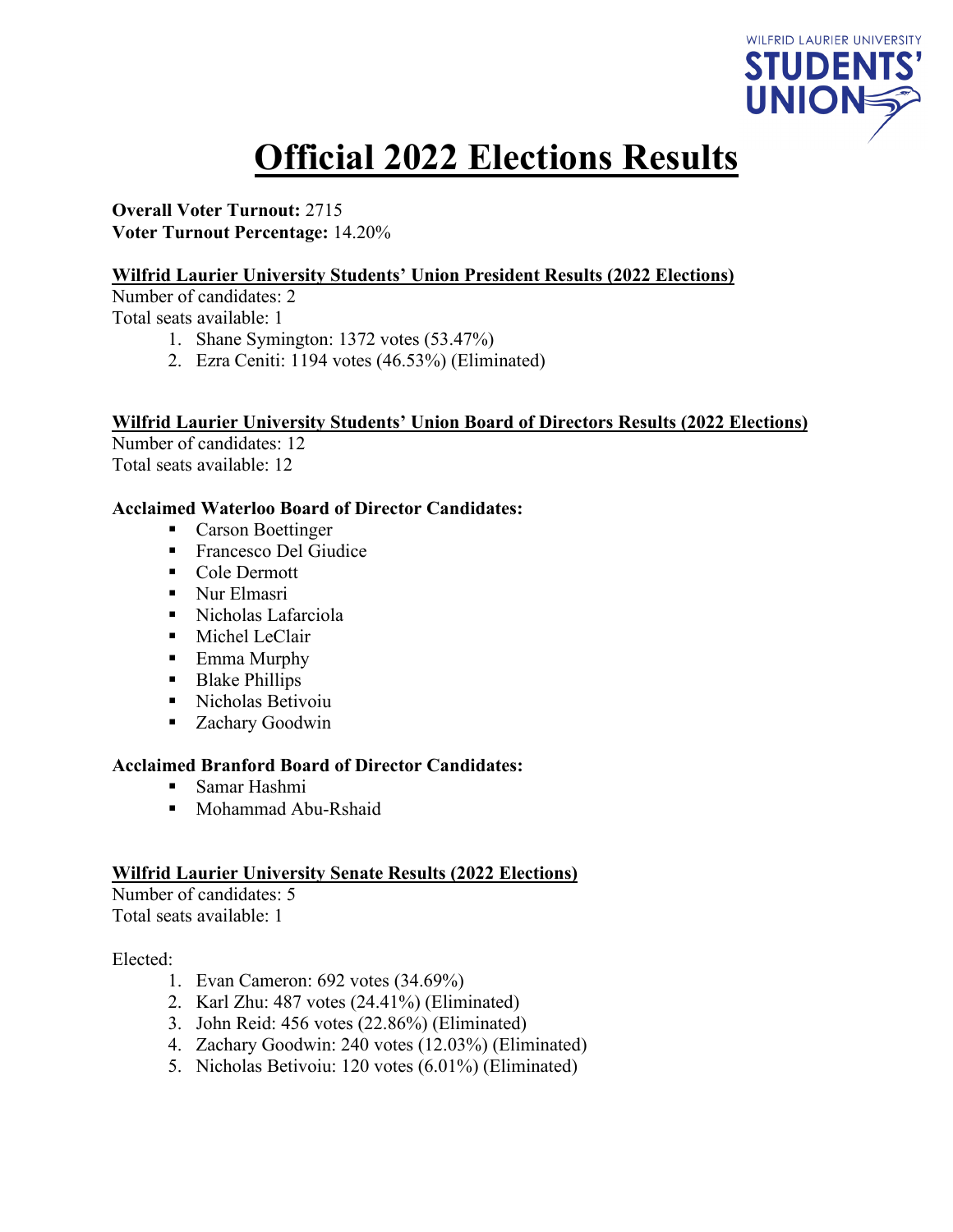

### **Acclaimed Waterloo Senate Candidates:**

- Cole Dermott
- **Nur Elmasri**
- **Matthew Schwarze**
- **Brandon Vale**

# **Acclaimed Branford Senate Candidates:**

Mohammad Abu-Rshaid

# **Wilfrid Laurier University Board of Governors Results (2022 Elections)**

Number of candidates: 3 Total seats available: 1

Elected:

- 1. Brandon Vale: 988 votes (45.20%)
- 2. Nur Elmasri: 680 votes (31.10%) (Eliminated)
- 3. Cole Durmott: 518 votes (23.70%) (Eliminated)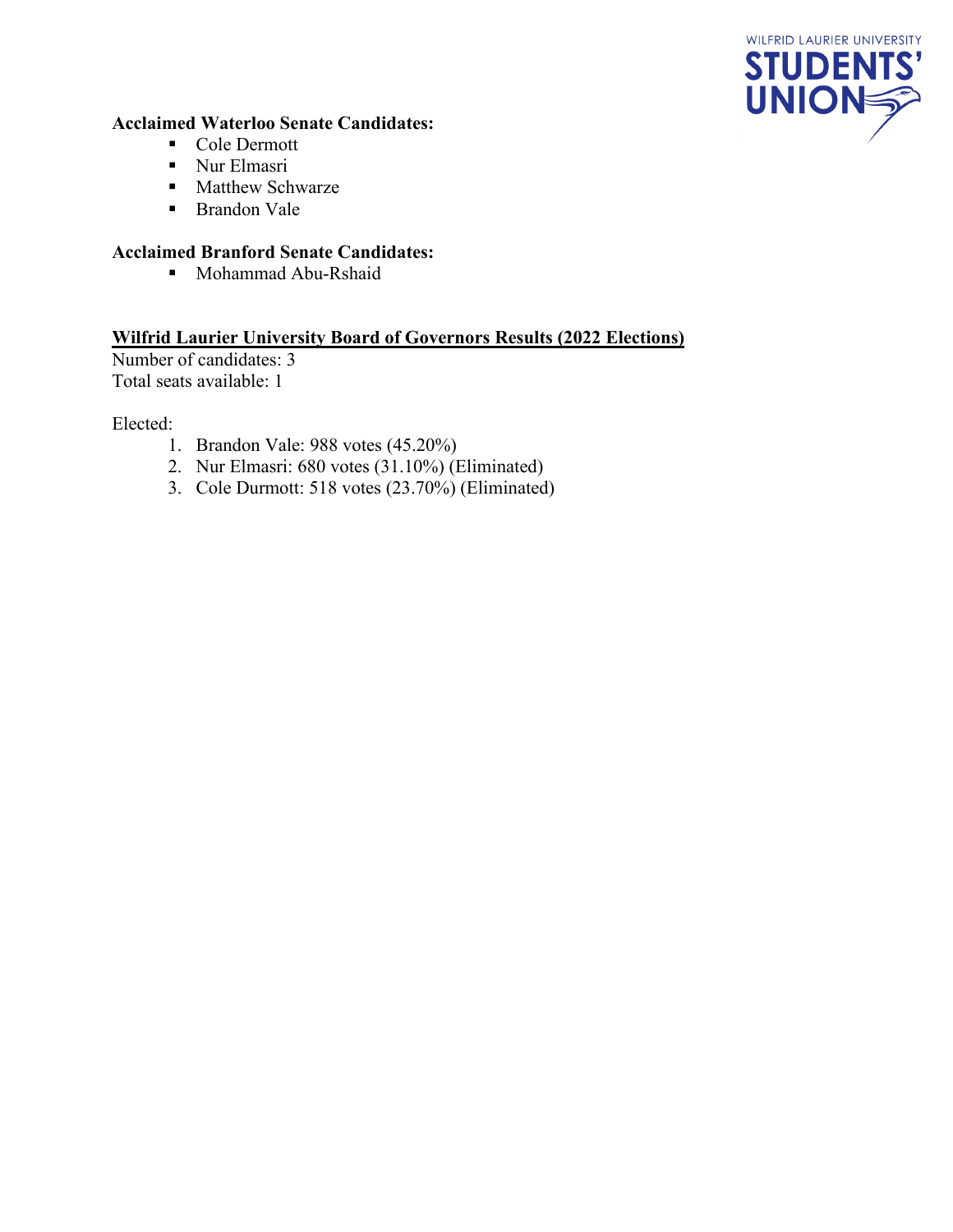

# **Faculty Associations Results (2022 Elections)**

#### **Waterloo Campu**s:

• **Faculty of Science Students' Association (FOSSA) President:**

Number of candidates: 1

Total seats available: 1

- o Khushi Sharma & Rebecca Salehi
	- $\blacktriangleright$  Yes: 619 votes (94.65%)
	- No:  $35 \text{ votes } (5.35\%)$

### • **Arts Undergraduate Society (AUS) Internal President:**

Number of candidates: 1

Total seats available: 1

- o Olivia Reio
	- $\blacktriangleright$  Yes: 484 votes (92.19%)
	- No: 41 votes  $(7.81\%)$

### • **Lazardis Students' Society (LazSoc) President:**

Number of candidates: 2 Total seats available: 1

Elected:

- 1. Ben Jesseau and Julie Tanna: 503 votes (52.62%)
- 2. Sean Cornelius and Issac Boutin: 453 votes (47.38%) (Eliminated)

### • **Faculty of Music Students' Association (FOMSA) External President:**

Number of candidates: 1

Total seats available: 1

- o MacKenzie Sechi
	- $\blacksquare$  Yes: 86 votes (96.63%)
	- No: 3 votes  $(3.37\%)$

#### **Brantford Campus:**

### • **Bachelor of Social Work Students' Association (BSW) President:**

Number of candidates: 1

Total seats available: 1

- o Megan MacDonald
	- $\blacksquare$  Yes: 44 votes (100%)
	- No: 0 votes  $(0\%)$

### • **Faculty of Liberal Arts Students' Association (FLASS) President:**

Number of candidates: 1

Total seats available: 1

- o Serena Austin
	- $\blacksquare$  Yes: 76 votes (92.68%)
	- No: 6 votes  $(7.32\%)$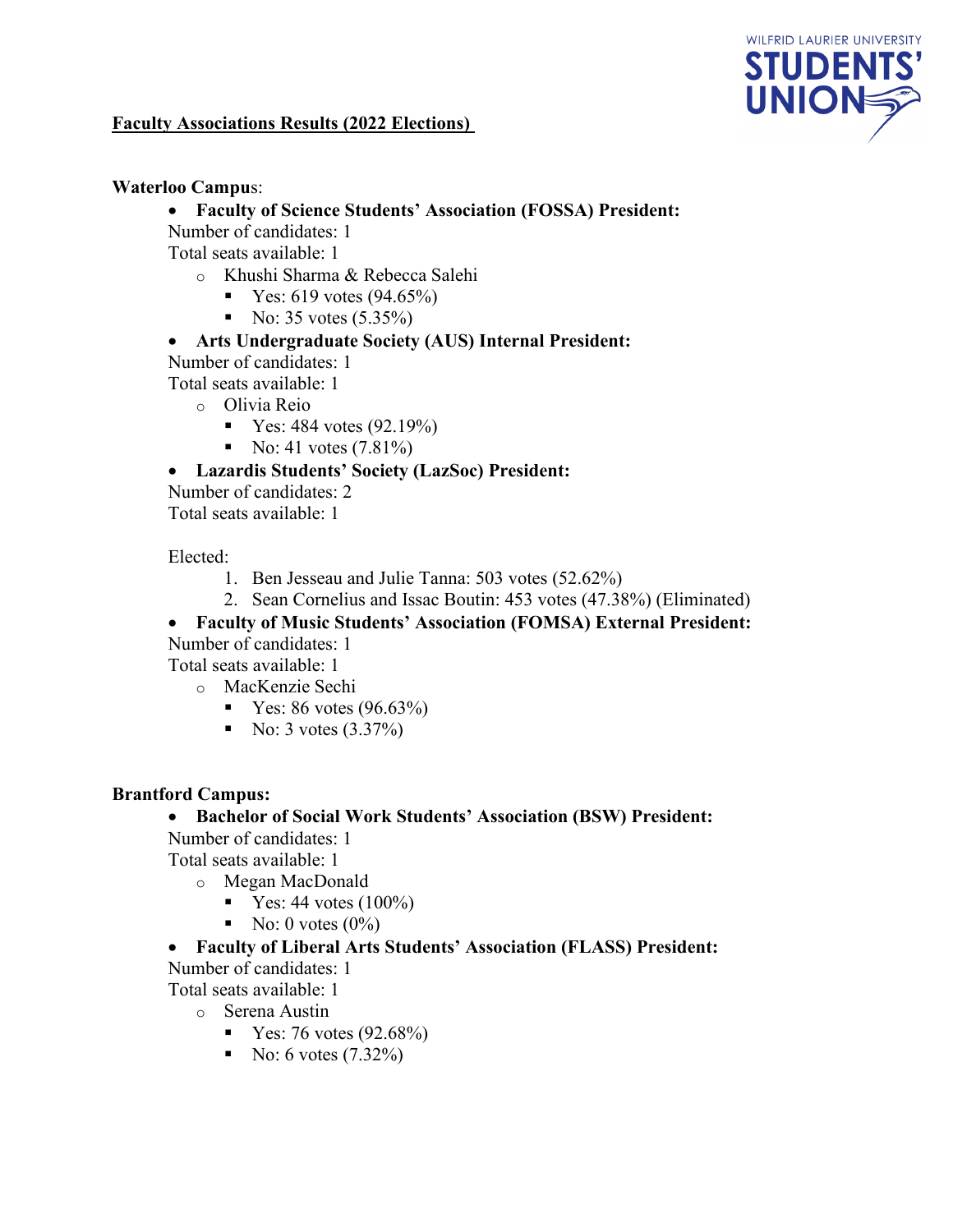

• **Business Technology Management Students' (BTM) Association President:**

Number of candidates: 2 Total seats available: 1

Elected:

- 1. Wesley Choy\*: 22 votes (50.00%)
- 2. Evan Vandenberg\*: 22 votes (50.00%)

\*Both candidates will serve as co-Presidents

# • **Business Technology Management Students' Association (BTM) Vice President:** Number of candidates: 1

Total seats available: 1

- o Shaza Najeeb
	- $Y$ es: 40 votes (88.89%)
	- No: 5 votes  $(11.11\%)$